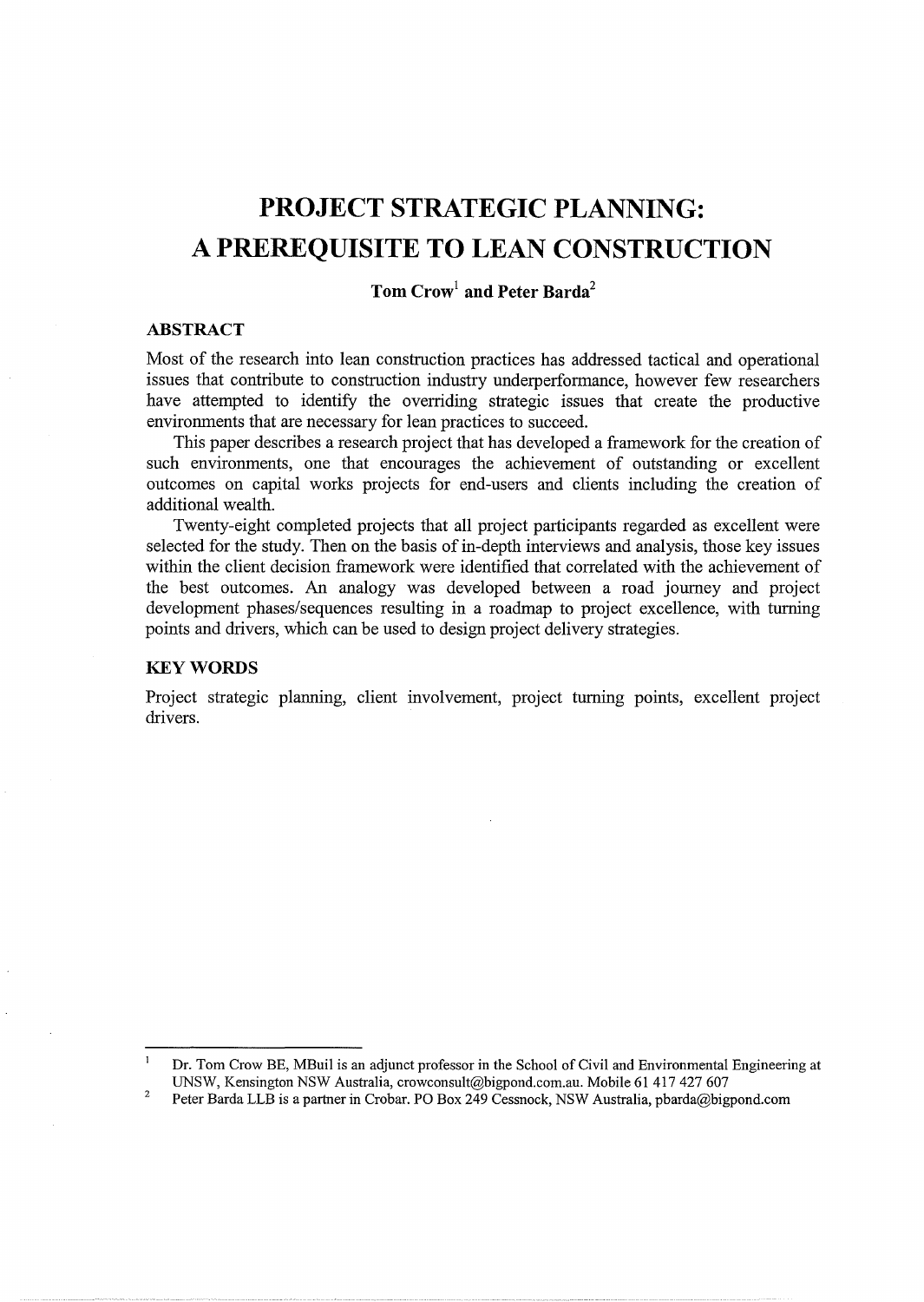#### **1. INTRODUCTION**

The Australian construction industry traditionally represents 12-14% of G.D.P, is valued at about \$60billion (2003), and accounts for about 7% of the workforce. Its been estimated that a 10% increase in the construction industry's productivity would result in a 2.5% improvement in GDP (Stoeckel et al 1992).

Recent Royal Commissions (Cole 2002 and Gyles 1992), found that the construction industry substantially under-performs its potential. The Commissions criticised the industry for its fragmented nature, lack of co-ordination and communication between participants, adversarial relationships and a lack of end-user focus. Ineffective management practices have contributed to wasted effort, unnecessary cost, poor quality and defects, which have invariably resulted in increased cost and inconvenienced end-users.

Most of the research into lean construction practices has addressed tactical and operational issues that contribute to this underperformance, while social aspects have only recently emerged as potential issues. However few researchers have attempted to identify the overriding strategic issues that create the productive environments that are necessary for lean practices to succeed.

This paper describes a research project that has developed a framework for the creation of such environments, one that encourages the achievement of outstanding or excellent outcomes on capital works projects for end-users and clients including the creation of additional wealth for all stakeholders.

#### **2. RESEARCH METHODOLOGY**

Australian construction industry senior executives from 20 clients, consultant and contractor major corporations were asked to nominate projects that they considered had achieved excellence.

An excellent project was defined as a project achieving an outstanding operating outcome, as determined by end-users and stakeholders, and is considered to be equivalent to construction industry best practice.

Generally the construction industry uses the term excellence in a narrower context by referring only to the project output or the result achieved on completion of the project. This context is reflected in industry association awards for excellence by the Australian Institute of Project Managers, Royal Australian Institute of Architects, Institution of Engineers Australia, Master Builders Association and Australian Contractors Association which annually seek to recognise 'best in class' projects, the class reflecting the parochial interests of their members.

The literature uses various words in a similar context to excellence, including outstanding, extraordinary, visionary and overall success. One of the first references to an holistic meaning of the word excellence applying to business outcomes, which put customers above profits, is by Peters and Waterman (1984). This meaning was later supported by Collins and Porras (1997) and by Kaplan and Norton (2001), where a framework was developed to measure excellence in business.

A literature search provided a number of measures of excellence in projects as follows: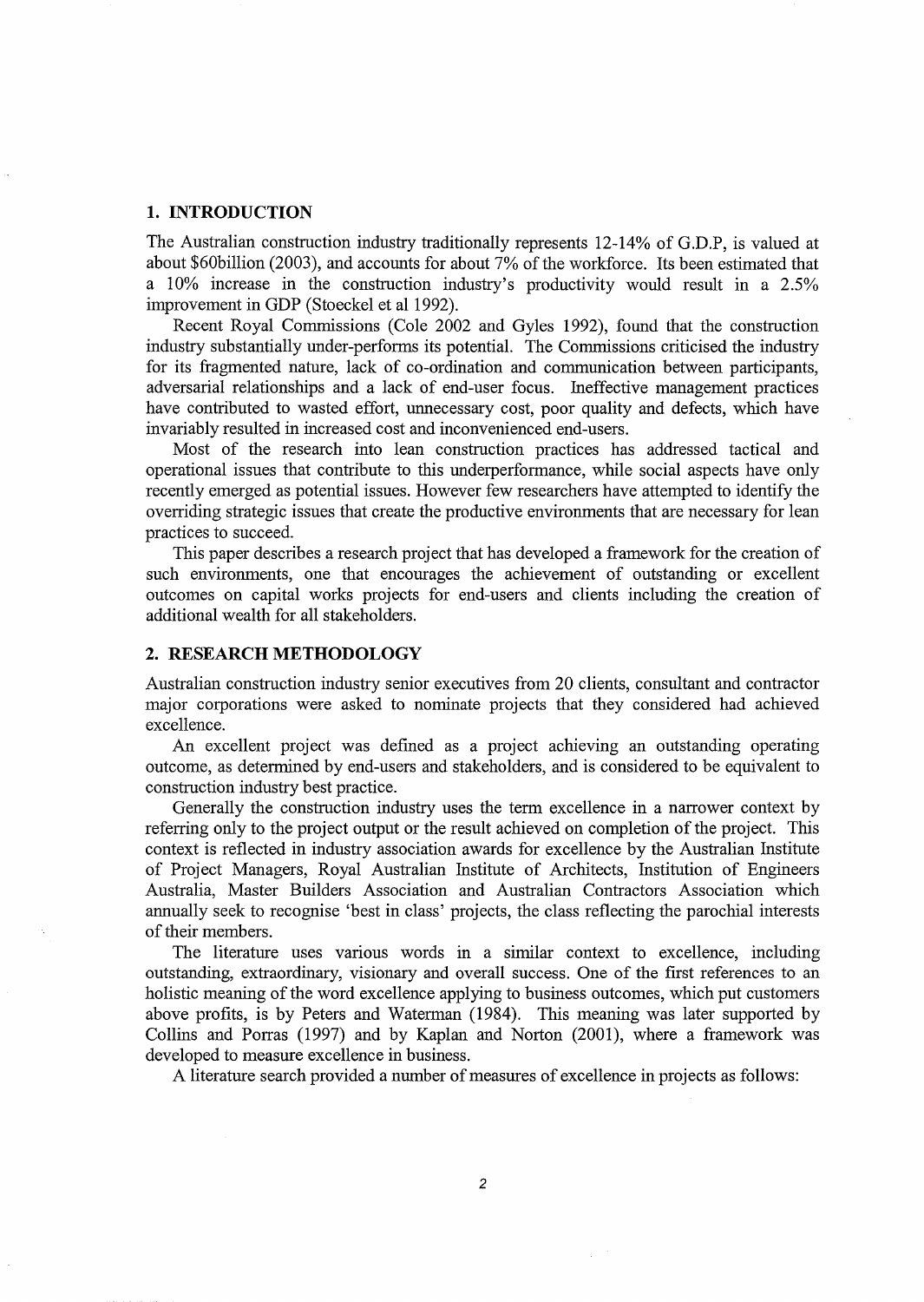#### • **End-User Satisfaction**

A client's purpose in expending capital on a project is to develop an asset, which is to satisfy an end-user or customer need. Thus a project cannot be excellent if it does not have exceptional merit or is not superior to others in satisfying the needs of the endusers (Murphy et al. 1974, Bedell 1983, Schultz 1984, Pinto and Slevin 1988).

#### • **Financial**

The second criteria is that financiers need a financial return, or Governments need to satisfy financial criteria (e.g. cost/benefit ratios, benchmarked capital costs) in the process of delighting their end-users, otherwise the project could not proceed. This criteria of success is noted by most researchers including Humble (1994) and Atkinson (1999). Akalu (2001) also expands the traditional financial criteria to net present value and shareholder value analysis.

#### • **Suppliers**

The third criterion is that suppliers (consultants, contractors, trades) who create enduser delight need to be rewarded and make a business sustaining profit. This profit allows them to give attention to creativity and quality and not be concerned with making up margins reduced through unreasonable negotiation and circumstantial pressure by the client. Collins and Porras (1997) support the need for suppliers to earn a profit, but significantly rank it as only being achievable if customer service is provided.

#### • **Project Participants**

Recognising that it is people, not corporations, that provide the creativity to delight end-users, suggests the fourth excellence criteria. A project team needs to be happy and enjoy the experience for creativity to be present. Peters and Austin (1985) state that there are two criteria necessary to attain excellence: take exceptional care of your customers and constantly innovate. Carnegie and Butlin (1993) reinforce the key role of project team members in achieving innovation. Kaplan and Norton (2001) include 'people, learning and growth' as one of the four elements of measuring excellence in business.

#### • **Environment Aesthetics and Safety**

Stakeholders of projects (those not directly engaged to develop the project) are now being recognised as very influential community members in determining whether projects attain excellence. This criteria covers environmental impact, project aesthetics and safety performance (Atkinson 1999, Kagioglou et al. 2001).

These five criteria, summarised in Table 1, have been adopted by the authors for the selection of excellent projects, three involving the project outcome and two the project output, which necessarily also impacts the outcome.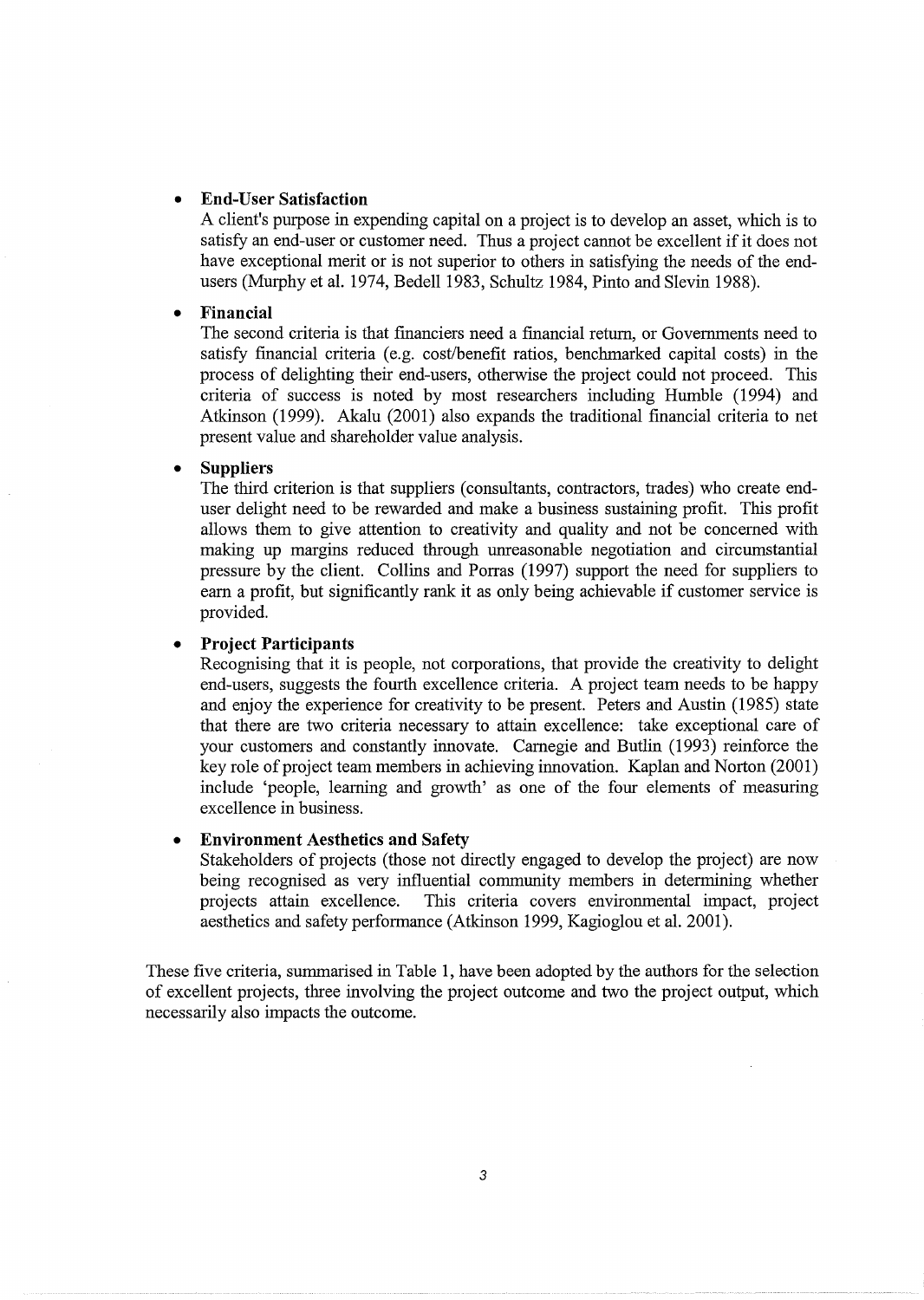Table 1: Excellence Criteria

| Project Result | Excellence Criteria                                                                                                                                                |  |  |
|----------------|--------------------------------------------------------------------------------------------------------------------------------------------------------------------|--|--|
| Outcome        | End-users delighted<br>Stakeholders appreciate aesthetic, safety and<br>٠<br>environmental outcomes<br>Clients meet/exceed financial outcome over life of<br>asset |  |  |
| Output         | Consultants/Contractors achieve sustainable margins<br>Project participants enjoy the experience                                                                   |  |  |

Both time and cost performance were excluded from being directly nominated in the definition, as these factors mean little to end-users when faced with a poor performing end product (Murphy et al. 1974). However, both time and cost performance are covered as they can directly impact the financial and supplier criteria.

The selection of case study projects proceeded through a rigorous process of prequalification. As the criteria for achieving excellence involves all project participants (i.e. end-users, clients and supply-chain members), and with over 200,000 organisations making up the construction industry (Barda 1995), a pre-qualification process was initiated through senior executives of the major industry organisations to determine possible excellent projects, 28 being accepted from 34 nominees. Four projects were underperformers and used as controls. Contacting the end user, if a client or contractor had nominated the project, to verify that they were delighted with the experience and financial outcome, completed prequalification. Both authors conducted interviews with end users, clients and contractors on all case study projects and with at least one consultant or supplier.

#### 3. STUDY RESULTS

#### 3.1 PROJECTS AND WEALTH CREATION

The study results were published by the Property Council of Australia (November 2001) in *Projects as Wealth Creators* (Barda and Crow 2001). Those *drivers of excellence* which allow some development projects to achieve significantly better outcomes relative to the normal, *'business as usual'* project, were established in the paper.

The study found that the single most significant contributor to waste and uncertainty in projects is the use of inefficient and ineffective processes to initiate, design, build, commission, operate and maintain built facilities. This requires the application of lean construction. The study found that it was only possible to remove this wasted effort if there was a trusting project environment.

The main driver of excellence common to the 28 excellent projects was a trusting and motivated project environment, created by strong client leadership from the outset.

Wealth creation was demonstrated on the 28 projects through:

- 22% of the projects achieving reduced operating costs;
- 39% achieved increased revenues;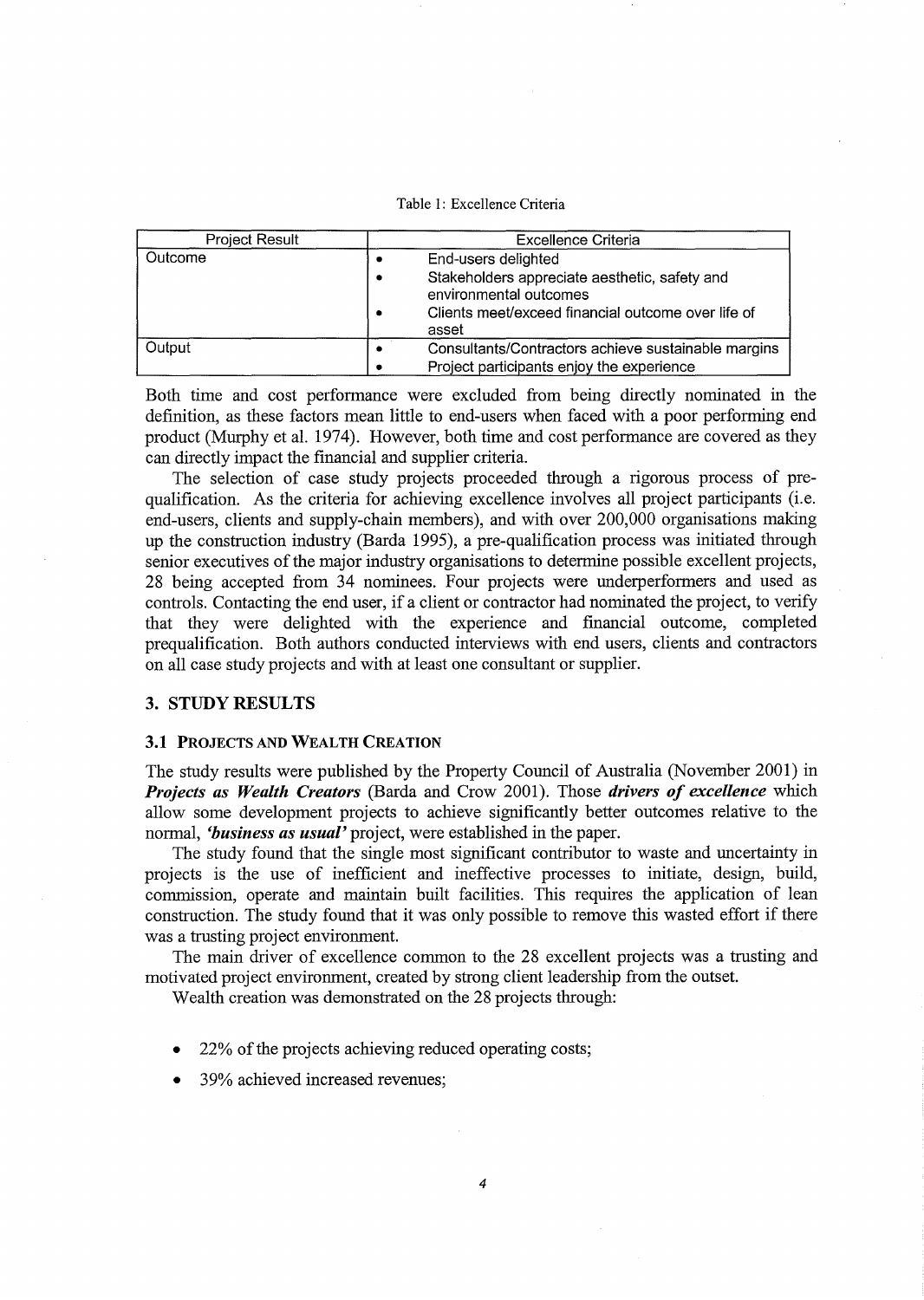- 50% achieved increased functionality;
- 30% experienced an improvement in the morale of operating staff.

All project team members interviewed said they had at least achieved their budgeted margins and 65% exceeded those margins.

#### 3.2 DRIVERS OF PROJECT EXCELLENCE

On the best projects the client's team created and managed a positive project environment, shaping the project brief with a clear understanding of end-user needs, and specifically managing the supply team as a business unit focused on wealth creation. The top 10 drivers of project excellence identified were behavioural (figure1). The linkages in figure 1 reflect the ranking of drivers and from the authors' experience represent the logical sequence in which they occur and impact on the project.

While adequate budget could be seen as a technical driver, the absence of adequate budget was found to drive negative behaviours as participants sought to achieve budgets and recover margins.

Figure 1 Drivers of Project Excellence



#### 3.3 RELATIONSHIPS THE KEY

The study found that too often contractors, designers and suppliers focus on making a profit not on providing end user service. Yet it's delighting the end user that is the first prerequisite to achieving excellence that results in higher than budgeted margins. Further, the top 10 drivers of excellence are all behavioural with a focus on creating good relationships, which, if they don't exist, will ensure profits are eroded. The conceptual business model (figure 2) was derived from the study and suggests the choice that is available to construction industry participants.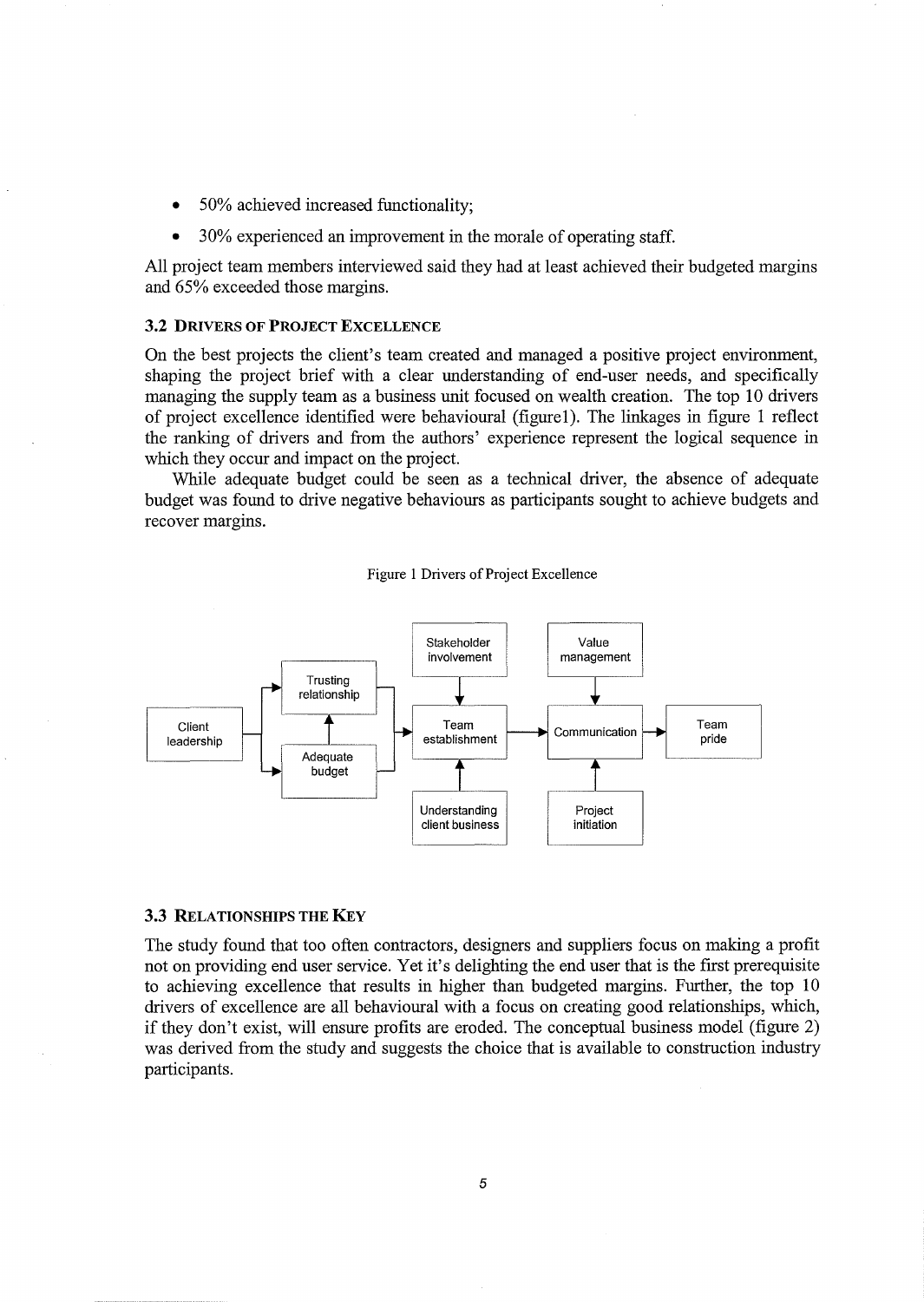Figure 2 Project Business Model



A project business model leading to excellent outcomes and higher margins is driven by relationships and the end user, while business as usual outcomes are driven by minimising risk and liability, reflected, too often, in draconian contracts, negative procedures and a lack of relationships.

The *Projects as Wealth Creators* study was distilled into simple, common sense decisions, which can be taken to ensure the commercial objectives of all projects, are met, regardless of size, or type. The result was a Roadmap to project Excellence.

#### 3.4 PROJECT ROADMAP: DRIVERS AND TURNING POINTS

The opportunity to harness a driver of excellence depends on the stage of development of the project. Some drivers occur earlier than others. Decisions, which drive the direction of the project, are taken on every project, leading to one of four business outcome scenarios:

| <b>RED</b> | Business as usual         |      | GREEN Excellence   |
|------------|---------------------------|------|--------------------|
|            | YELLOW Towards excellence | BLUE | Beyond excellence. |

Each scenario leads to varying wealth outcomes, from creating up to 40% wealth to depleting up to at least 40% wealth. The Roadmap (figure 3) forecasts the outcome of the project journey within one of those scenarios. Those decisions 'cluster' around four Turning Points (TP), which occur primarily at the beginning of projects during strategic planning and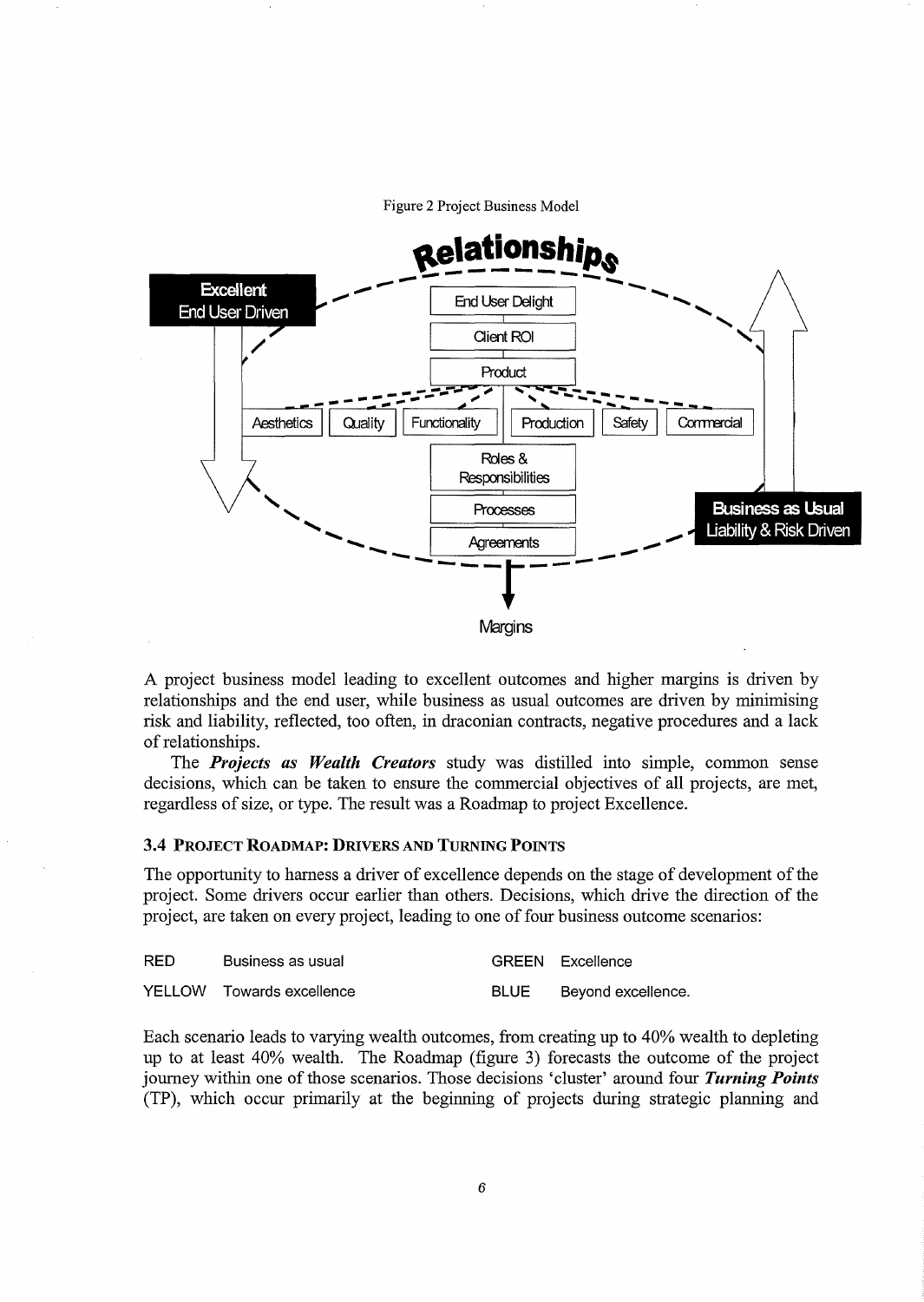initiation. The wealth created/depleted scale (figure 3) was derived from project outcomes achieved on the case study projects and subsequently validated on three completed projects

TP 1. Establish project environment TP 3. Establish project business plan TP 2. Establish project team and strategies TP 4. Celebrate and reinforce project success. Figure 3 Project Roadmap 40% **Beyond Excellence** 20% Created **RI LIF** Establish Project ENVIRONMENT Establish Project STRATEGY TP4 Celebrate Project SUCCESS Establish Project TEAM **Excellence** REEN 10% .<br>Fowards Excellence **WEALTH** YELLOW 0% **P2 Business as Usual**  $\overline{P}$ RED Depleted  $\overline{P}$  $-40%$ **STRATEGIC INITIATION IMPLEMENTATION** IN USE **PROJECT PHASES**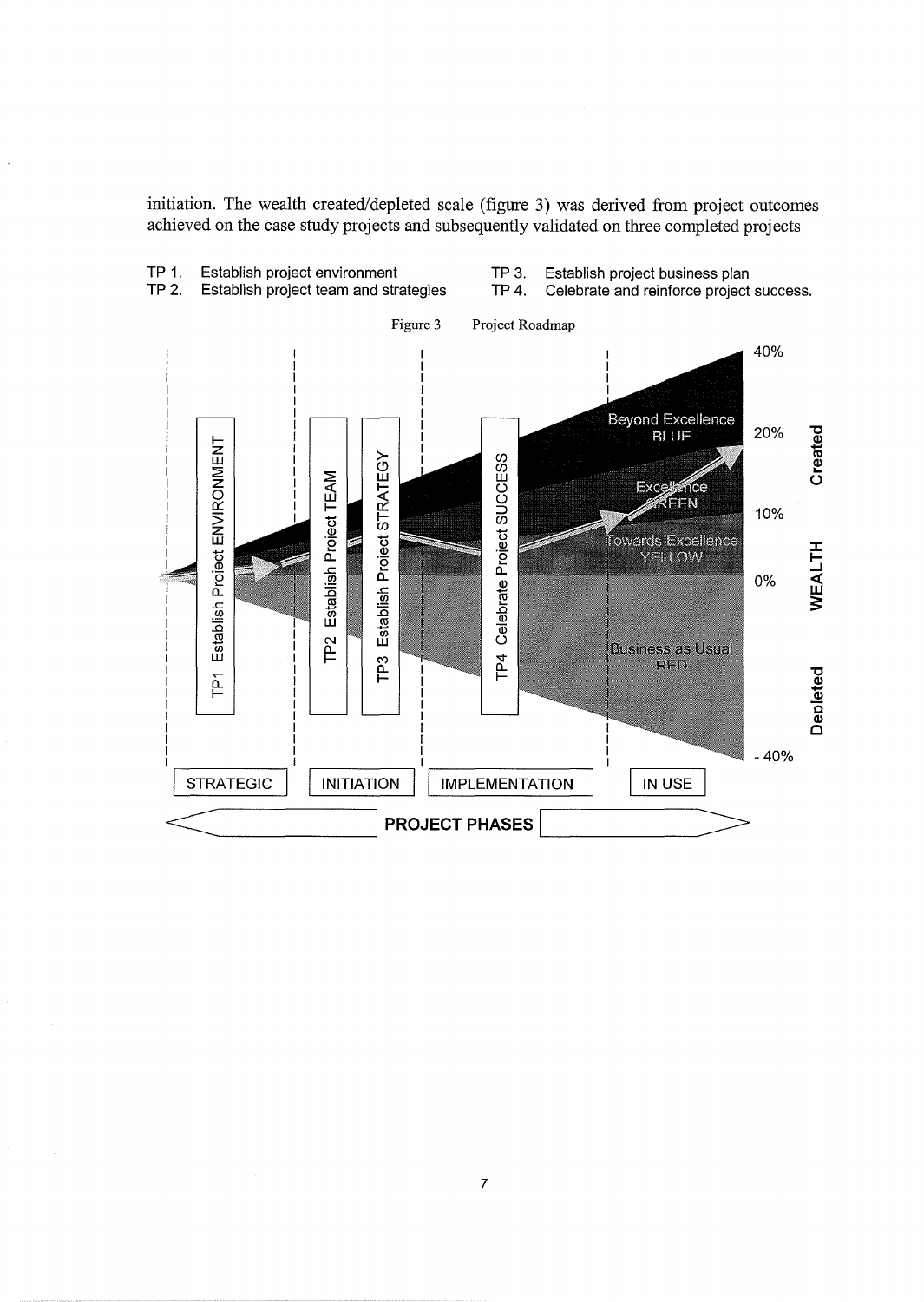#### 3.5 ROADMAP TURNING POINTS AND CROSSROADS

The roadmap Turning Points and crossroads are shown in figure 4 with a summation of drivers having most impact on each turning point. The direction from the four Turning Points is determined at 32 *crossroads.* At each crossroad, a decision must be made which determines the business scenario the project is likely to realise, and thus whether wealth is to be created or eroded.

For instance at the first Turning Point the client faces crossroad decisions on establishing the project value system, appointing the client representative, and determining a risk tolerance level.



Figure 4 Project Drivers, Turning Points and Crossroads

Primary responsibility for decisions varies at each Turning Point (TP).

At TP 1, the *client leadership team* (eg Board of Directors, head of Department) will determine the project environment, and usually hand over day to day responsibility for the project to its Project Director (or Client Representative), the person who is perceived by the supply team to be the most senior client representative involved in the project.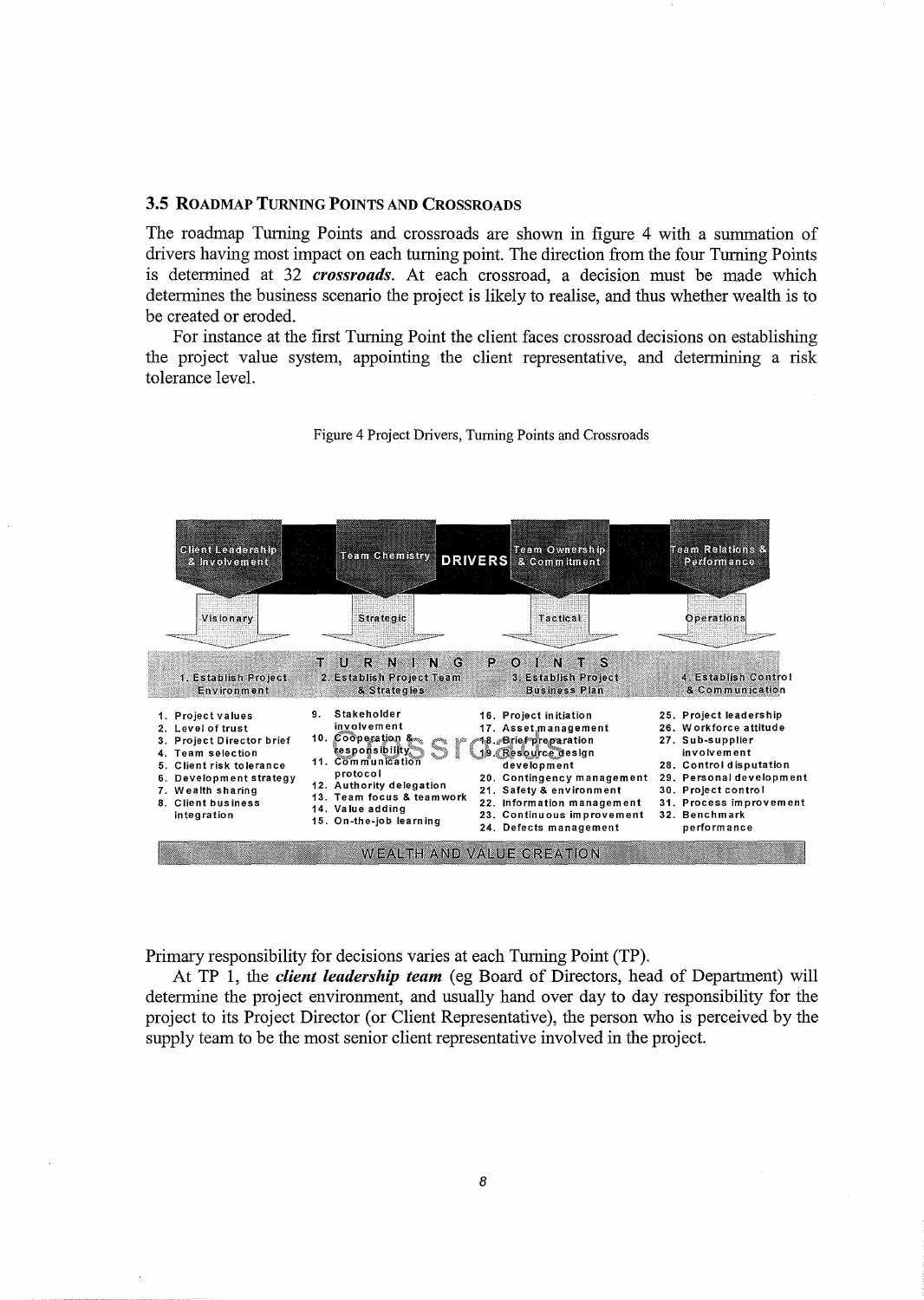As the Client Project Director appoints the supply team, strategic decisions at TP 2 are taken by that person and the senior management of the appointed supply team, primarily design consultants, external project managers, and construction contractors.

The detailed design, planning and construction programming decisions involved at TP 3 are the responsibility of the *project managers* of the design consultants, head and trade contractors.

Implementation of decisions at TP's 2 and 3, and those involved in TP 4, are the responsibility of the supply team project managers, but cannot be effectively made without the involvement of *supply team supervisors* e.g. foremen, leading hands, project architects and draftsmen.

#### **3.6** USING **THE PROJECT ROADMAP**

The Roadmap allows clients, constructors and designers to replicate excellence and create more wealth. Facilitated workshops are used to:

- Develop project service delivery strategies;
- Assist in choosing between short-listed contractors and consultants;
- Develop project business plans.

The *Projects as Wealth Creators* study demonstrated that trust, values, equity and risk assignment are key determinants of the project environment created by the client, which is the first Turning Point of a project journey. Once that project environment has been established it is vital that as team members are selected, lack of trust, inconsistent values and differing approaches to equity and risk management should be avoided or corrected from the outset to ensure the required project environment is maintained.

To optimise asset service delivery strategies, and team selection, all members of the existing client team must be able to articulate a clear and consistent description of the attributes of the project environment, i.e. the values and approaches which will drive them, and the project.

This is best achieved by the client team being briefed on the decisions at Turning Point 1 as a group, including a briefing on the roadmap concept and how it is used to select the contractor.

Two examples of the choices confronting project teams at Turning Point 1 are shown in figure 5.

It is acknowledged that using the roadmap to design a project delivery strategy is only the first step and that if project team members do not 'walk the talk' then performance improvements will not eventuate. Since completing the roadmap post-completion reviews of 6 lesser performing projects have been undertaken which validated the 'business as usual' crossroads decisions.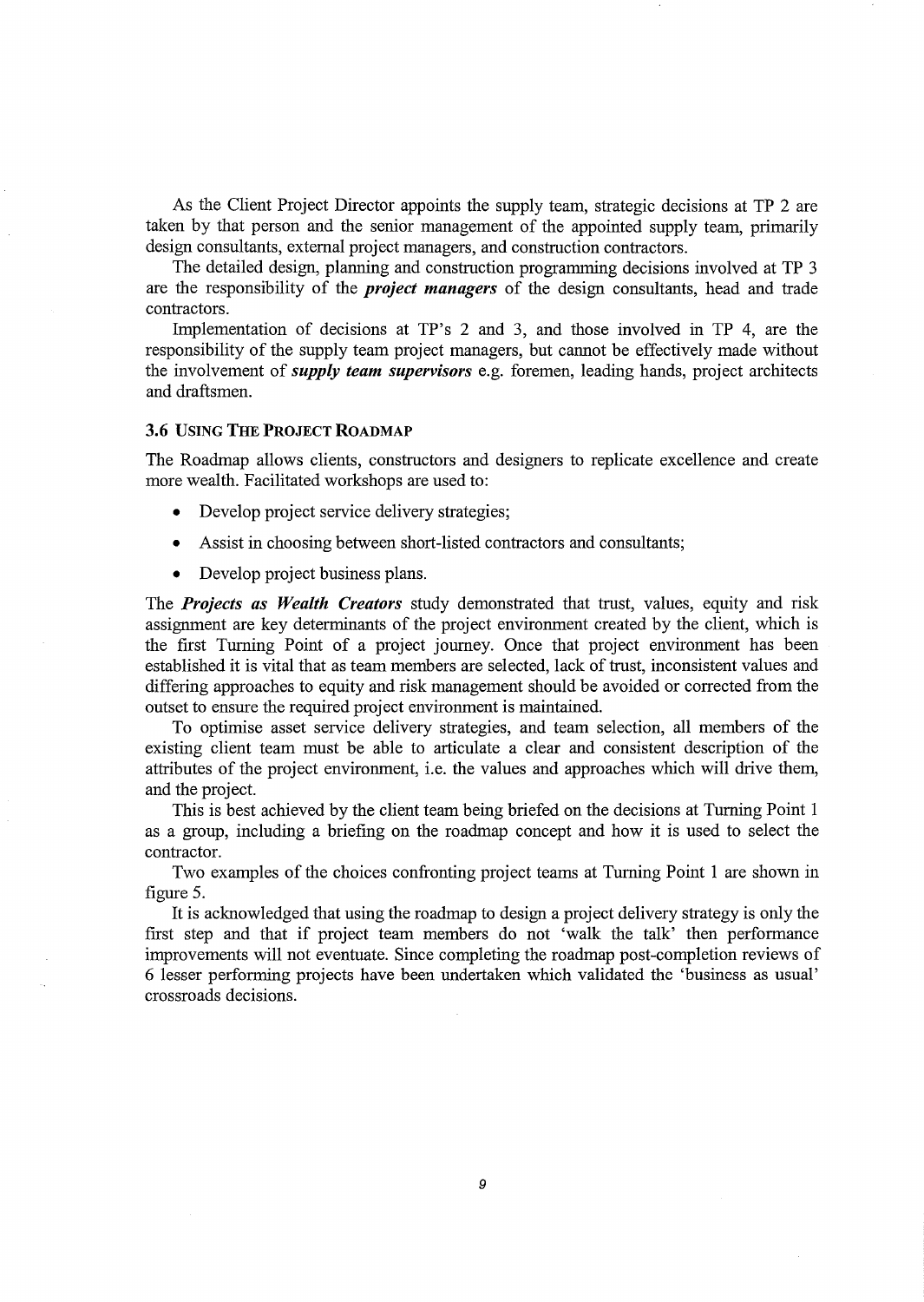Figure 5 Crossroad Examples



A workshop simulation of the decisions required at TP 2 (Establishing Project Team and Strategies) is then used to determine the optimum asset service delivery strategy, and matching consultant and contractor team selection. The roadmap provides a detailed framework against which:

- Attitudes, values and approaches of potential project team members can be assessed,
- The extent of alignment (or misalignment) with client team members' attitudes, values and approaches can be tested.

The Turning Points pose decisions and dilemmas at strategic crossroads, which can be tested in a workshop, rather than on the project when the team has been selected, and it is difficult, costly or impossible to change the team.

The real-world nature of crossroad decisions enhances the relevance of the workshop, reinforcing the 'stickiness' of the decisions made and relationships forged during the workshop.

### **4. CONCLUSION**

This research has demonstrated that a project delivery strategy can be designed using the Roadmap to replicate excellence in project outcomes. Such strategies create a trusting project environment, which allows lean construction techniques to be more effectively and efficiently applied. This is currently being demonstrated on an A\$80 million project being developed by one of Australia's oldest contractors which has previously resisted applying lean construction techniques. The trusting project environment, created through applying the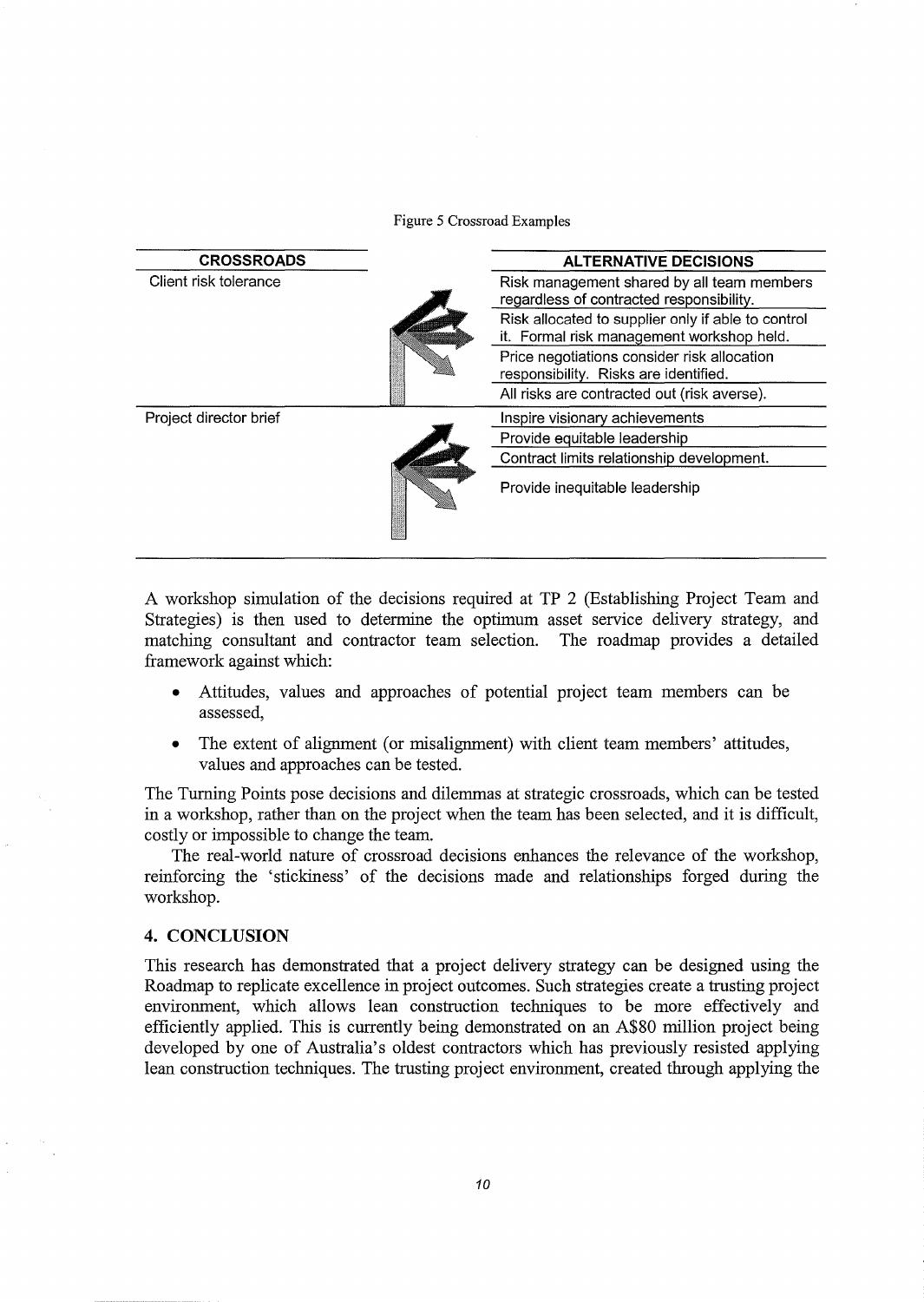roadmap, has been credited with being the 'trigger' for applying lean construction during both design and construction, resulting in significant cost savings.

#### **REFERENCES**

- Akalu, M.M. (2001). Re-examining Project Appraisal and Control; Developing a Focus on Wealth Creation, *International Journal of Project Management 19 (2001), p375.*
- Atkinson, R. (1999). Project Performance: Cost, Time and Quality, *International Journal of Project Management, Vol. 17, No. 6, p337.*
- Barda, P. (1995). In Principle: A Celebration of the Work of the Construction Industry Development Agency, *AGPS, Canberra.*

Barda, P. and Crow, T. (2001b). Projects: The Wealth Creators, *Property Council of Australia, Sydney, 2001.* 

Bedell, R.J. (1983). Terminating R&D Projects Prematurely, *Research Management, Vol. 26, p32-35.* 

Carnegie, R. and Butlin, M. (1993). Managing the Innovating Enterprise, *Business Council of Australia, Innovation Study Commission.* 

- Collins, J.C. and Porras, J.I. (1997). Built to Last, *Harper Collins Publishers, ISBM 0- 88730-671-3.*
- Cole (2002). The Royal Commission into Construction Industry, Commonwealth of Australia.
- Gyles, R. (1992). Final Report of the Royal Commission into Productivity in the Building Industry, *Royal Commission into Productivity in the Building Industry in NSW, Sydney, 1992.*
- Humble, W. (1994). Contracts, the Clients Agenda. *National Construction Contracts Committee, Building Owners and Managers Association of Australia, April, 1994.*
- Kagioglou, M., Cooper, R. and Aouad, G. (2001). Performance Management in Construction: A Conceptual Framework, *Construction Management and Economics (2001), 19, p85.*
- Kaplan, R.S. and Norton, D.P. (2001). The Strategy Focused Organisation, *Harvard Business School Press, KSBN 1-57851-250-6, 2001.*
- Murphy, D.C., Baker, B.N. and Fisher, D. (1974). Factors Affecting Project Success, *National Technical Information Services, N-74-30092, September 1974.*
- Peters, T. and Waterman, (1984). In Search of Excellence, *Harper* & *Row Publishers, ISBN 0-06-015042-4, 1984.*
- Peters, T. and Austin, N. (1995). A Passion for Excellence, *William Collins* & *Sons, ISBN 0- 00-2175-29-0.*
- Pinto, J.K. and Slevin, D.P. (1988). Project Success: Definition and Measurement Techniques, *Project Management Journal, Vol19, No.1, February 1988, p67-75.*
- Schultz, R.L. (1984). The Implementation of Forecasting Models, *Journal of Forecasting, Vol. 3, p 43-55.*